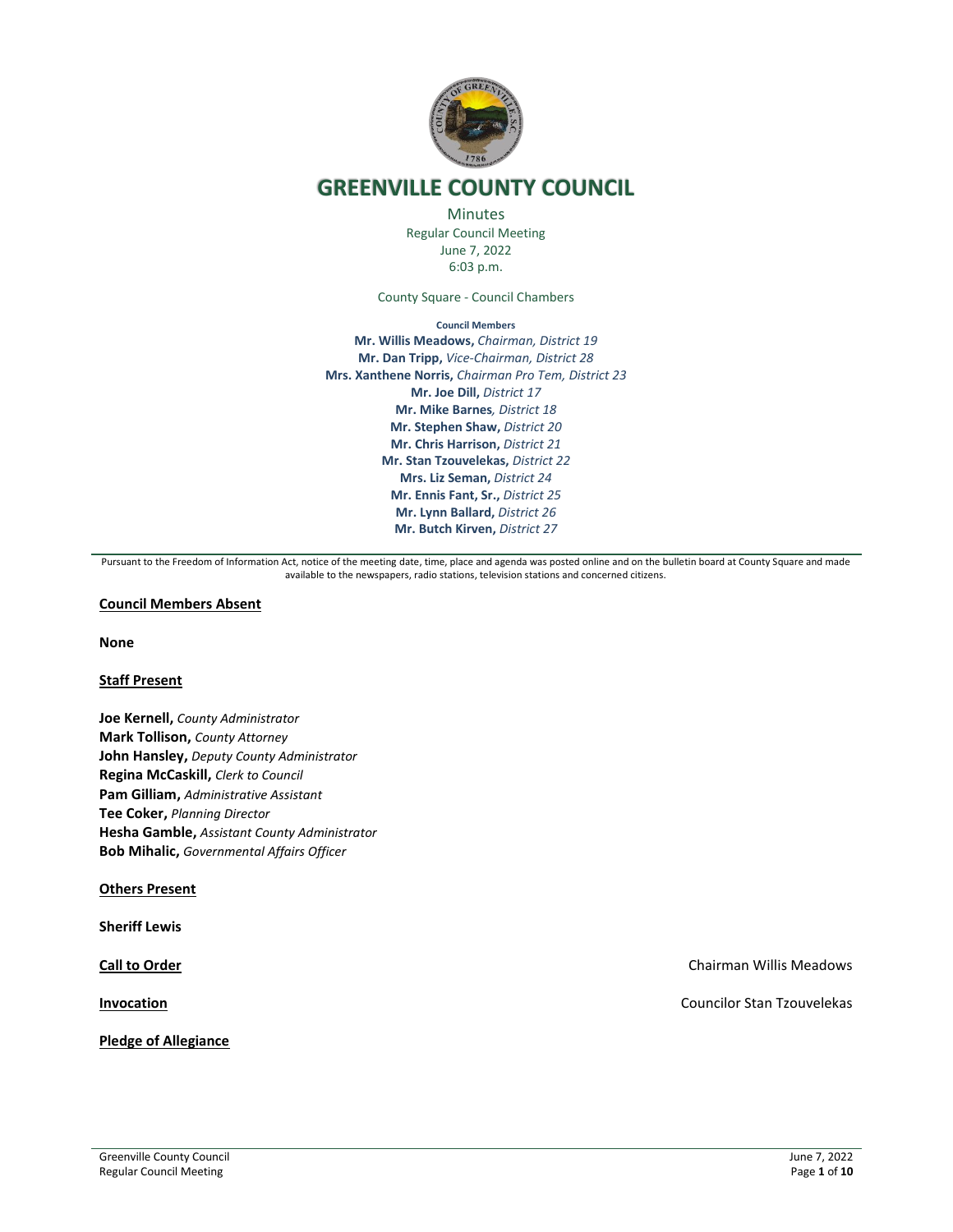# **Upstate American Heart Association**

Councilor Harrison recognized the staff and board members of the Upstate American Heart Association who were in attendance. He thanked them for their efforts to increase healthy life expectancy in the community by addressing both physical and mental well-being.

## **Item (4) Approval of Minutes**

**Action:** Councilor Ballard moved to approve the minutes from the May 17, 2022, Regular County Council meeting.

Motion carried unanimously.

## **Item (5) Appearances – Current Agenda Items**

- **Jill Hood** appeared regarding Item 14.a. Suspend the Rules to Allow Immediate Consideration for the County Administrator's Three Program Options for American Rescue Plan Act (ARPA) Funds
- **James Hoard** appeared regarding Item 14.a. Suspend the Rules to Allow Immediate Consideration for the County Administrator's Three Program Options for American Rescue Plan Act (ARPA) Funds

## **Item (6) Public Hearings**

## **a. Project Kane / Fee in Lieu of Tax Agreement**

A public hearing was held for the purpose of receiving comments from the public regarding an ordinance authorizing the execution and delivery of a fee in lieu of tax agreement by and between Greenville County, South Carolina and a company or companies identified by the County at this time as Project Kane with respect to certain economic development property in the County, whereby such property would be subject to certain payments in lieu of taxes; and other matters related thereto.

There being no speakers, Councilor Seman declared the public hearing closed.

# **b. Greenville / Anderson Multi County Industrial Business Park (2010 Park) Agreement Amendment – Project Kane**

A public hearing was held for the purpose of receiving comments from the public regarding an ordinance to amend an agreement for the development of a joint county industrial and business park (2010 Park) of Anderson and Greenville Counties so as to enlarge the park.

There being no speakers, Councilor Seman declared the public hearing closed.

# **c. Donaldson Fire Service Area Project / General Obligation Bond Series 2022**

A public hearing was held for the purpose of receiving comments from the public regarding an ordinance to provide for the issuance and sale of not exceeding \$4,100,000 Greenville County, South Carolina, General Obligation Bonds (Donaldson Fire Service Area Project), Series 2022; to prescribe the purposes for which the proceeds shall be expended; to provide for the payment thereof; and other matters relating thereto.

There being no speakers, Councilor Seman declared the public hearing closed.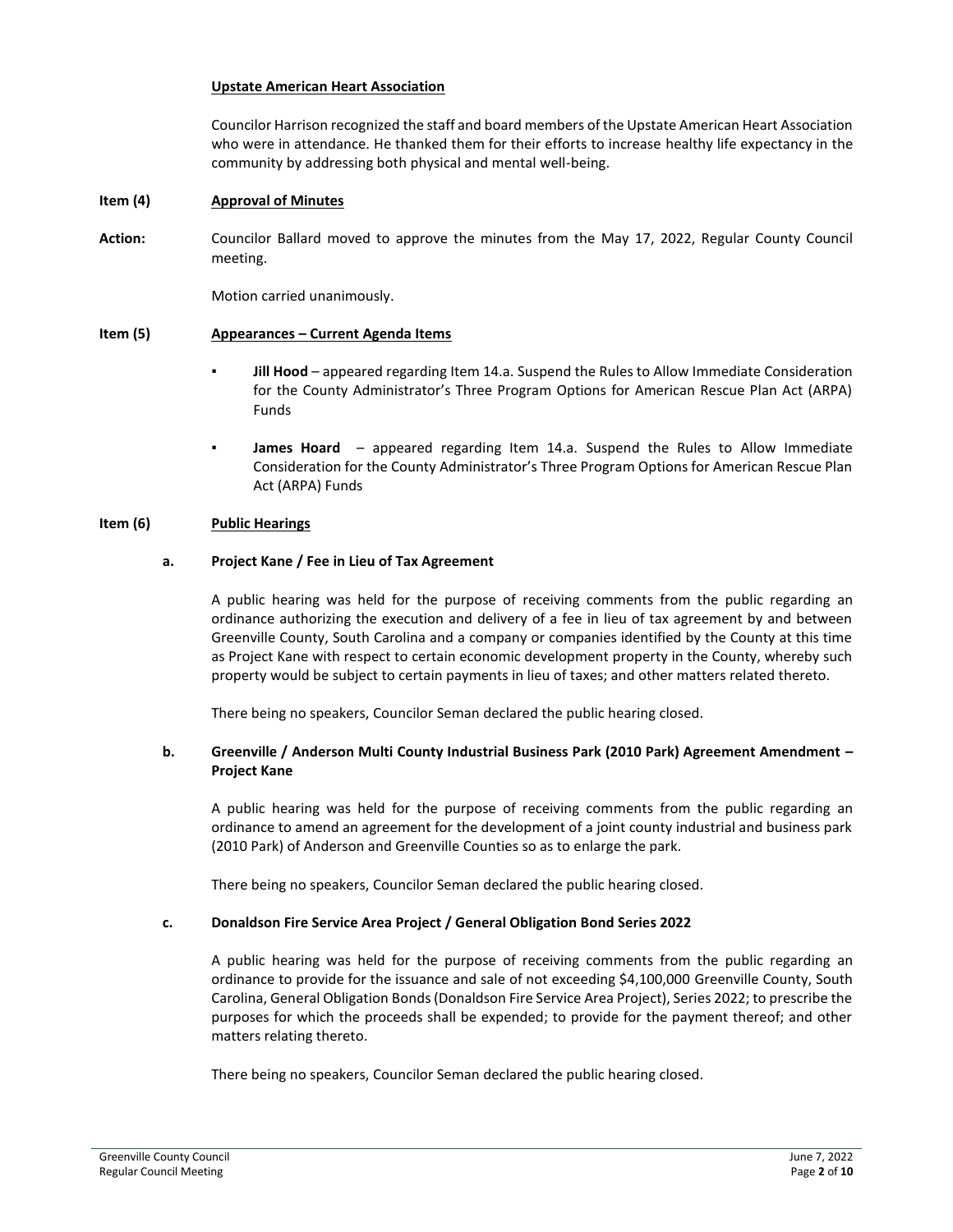# **d. Greenville / Laurens Multi County Industrial Business Park Agreement Amendment – Project Dogwood**

A public hearing was held for the purpose of receiving comments from the public regarding an ordinance authorizing an amendment to that certain agreement for the development of a joint county industrial and business park by and between Laurens County, South Carolina, and Greenville County, South Carolina dated January 31, 2000, to enlarge the park to add certain property located in Laurens County (Project Dogwood), and to address other matters related thereto.

There being no speakers, Councilor Seman declared the public hearing closed.

## **e. Glassy Mountain Fire Service Area / Millage Request**

A public hearing was held for the purpose of receiving comments from the public regarding an ordinance to provide for the millage rate to be levied by the Glassy Mountain Fire Service Area.

**Emily King White** – appeared in favor of the proposed

There being no other speakers, Councilor Seman declared the public hearing closed.

# **Item (7) Consent Agenda**

- **a. Community Project Application / Belvue Road Speed Humps \$7,000.00** *(Finance)*
- **b. Initiate Text Amendment / Minimum Parking Requirement** *(Planning and Development)*
- Action: Councilor Fant moved approval of the Consent Agenda items.

Motion carried unanimously.

#### **Item (8) Resolutions**

#### **a. Abandoned Building Site Certification – 109 Sue Cleveland School Road, Piedmont**

**Action:** Councilor Seman moved for adoption a resolution to provide a certification pursuant to the South Carolina Abandoned Buildings Revitalization Act for the property located at 109 Sue Cleveland School Road, Piedmont, South Carolina.

> Councilor Ballard stated the property was located in District 26. A developer planned to demolish the building and build some "badly needed housing" for the area. He urged his colleagues to vote in favor of the resolution.

Motion carried unanimously.

# **Item (9) Ordinances – Third Reading**

#### **a. Zoning Ordinances**

- **i. CZ-2022-33:** Property of Earl Glenn Tollison, Jr., located at 1743 McKelvey Road, Fountain Inn, requesting rezoning from R-R3 to R-S.
- **Action:** Councilor Dill moved adoption of the ordinance at third reading.

Motion carried unanimously.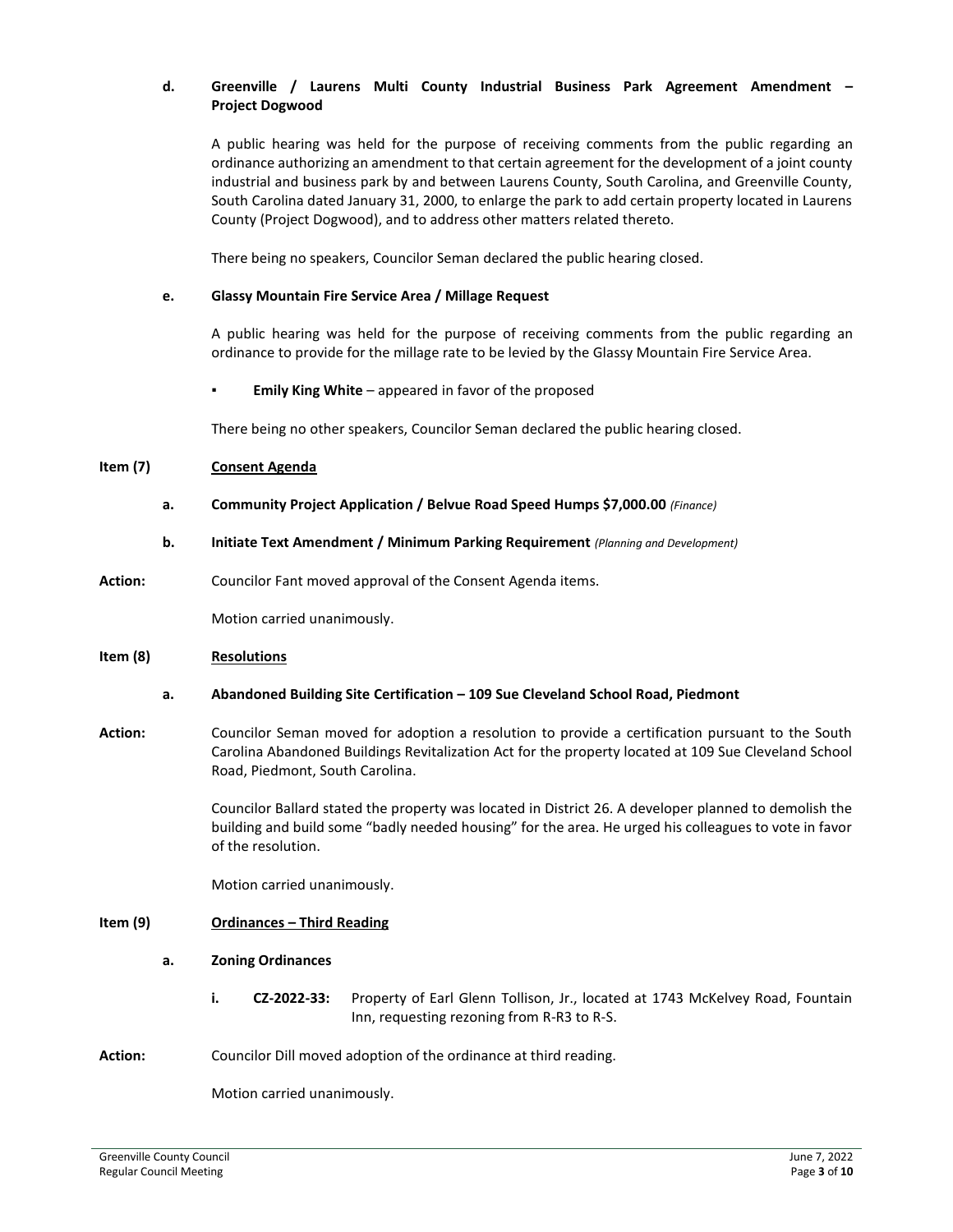- **ii. CZ-2022-34:** Property of Rosa Ena Martinez and Juan H. Martinez, located at 14 Hillcrest Drive West, Greer, requesting rezoning from R-S to R-12.
- **Action:** Councilor Dill moved adoption of the ordinance at third reading.

Motion carried unanimously.

- **iii. CZ-2022-38:** Property of Big Draper SC, LLC, located on Draper Street, Greenville, requesting rezoning from R-7.5 and OD to FRD, as amended.
- **Action:** Councilor Dill moved adoption of the ordinance at third reading.

Motion carried unanimously.

## **b. Microtex Composites Inc. (formerly Project Care) / Fee in Lieu of Tax Agreement**

- **Action:** Councilor Seman moved for adoption at third reading an ordinance authorizing the execution and delivery of a fee in lieu of tax agreement by and between Greenville County, South Carolina and Microtex Composites, Inc., with respect to certain economic development property in the County, whereby such property would be subject to certain payments in lieu of taxes; and other matters related thereto.
- Action: Councilor Seman moved to hold the item until July 19<sup>th</sup> per the company's request.

Motion to hold carried unanimously.

- **c. Anderson – Greenville Multi County Industrial Business Park (2010 Park) Agreement Amendment / Microtex Composite Inc. (formerly Project Care)**
- **Action:** Councilor Seman moved for adoption at third reading an ordinance to amend an agreement for the development of a joint county industrial and business park (2010 Park) of Greenville and Anderson Counties so as to enlarge the park.
- Action: Councilor Seman moved to hold the item until July 19<sup>th</sup> per the company's request.

Motion to hold carried unanimously.

# **d. FY2023 Greenville Library System Budget**

Action: Councilor Seman moved for adoption at third reading an ordinance to approve the appropriation of funds for the Greenville County Library System for the Fiscal Year beginning July 1, 2022 and ending June 30, 2023; and to authorize the annual ad valorem property tax millage levy for library purposes.

> Councilor Shaw stated his predecessor, Dr. Sid Cates, currently served on the Greenville County Library Board. He supported of the work of the board and requested his colleagues vote in favor of the proposed ordinance.

Motion carried unanimously.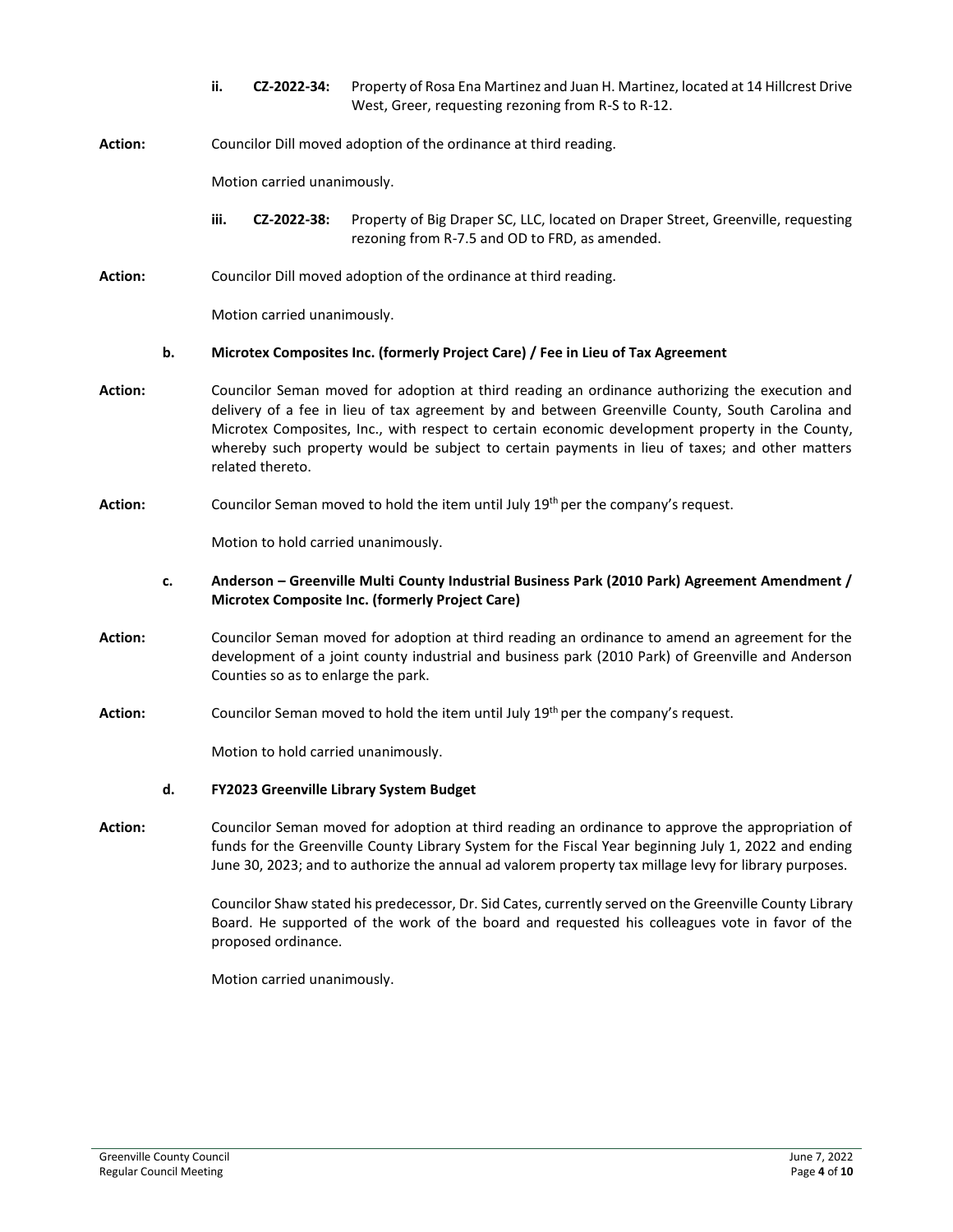# **e. Kiyatec Inc. (formerly Project Leaf) / Fee in Lieu of Tax Agreement and Special Source Credit Agreement**

**Action:** Councilor Seman moved for adoption at third reading an ordinance authorizing the execution and delivery of a fee in lieu of tax agreement by and between Greenville County, South Carolina and Kiyatec Inc. with respect to certain economic development property in the County, whereby such property would be subject to certain payments in lieu of taxes, including the provision of certain special source credits; the execution and delivery of a special source credit agreement by and between Greenville County, South Carolina and Comcorner, LLC with respect to the provision of certain special source credits; and other matters related thereto.

Motion carried unanimously.

# **f. Greenville – Anderson Multi County Industrial Business Park (2010 Park) Agreement Amendment / Kiyatec Inc. (formerly Project Leaf)**

**Action:** Councilor Seman moved for adoption at third reading an ordinance to amend an agreement for the development of a joint county industrial and business park (2010 Park) and Anderson and Greenville Counties so as to enlarge the park.

Motion carried unanimously.

# **Item (10) Ordinances – Second Reading**

# **a. Zoning Ordinances**

- **i. CZ-2022-41:** Property of William Michael Ford, Anthony Gordon Ford and Charlyn Johnson, located on Batesville Road and Roper Mountain Road, Simpsonville, requesting rezoning from R-S to FRD. The Planning Commission and Committee recommended approval with conditions.
- **Action:** On behalf of the Committee, Councilor Dill moved approval of the ordinance at second reading.
- **Action:** Councilor Dill moved to amend the request to include the following conditions:
	- *1. Submit and replace the previous plans matching that of the plan dated May 13, 2022, which was presented to the Planning & Development Committee on May 16, 2022;*
	- *2. Submit a revised Statement of Intent to permit duplexes within the development;*
	- *3. Include in the revised Statement of Intent that emergency vehicles shall not utilize sirens or emergency lights, whenever possible, while on the premises;*
	- *4. Complete a wetland delineation study before any land disturbance permits are issued so that the boundaries are clearly outlined and wetlands are not disturbed.*

Councilor Harrison stated the proposed development could possibly provide benefits to the Five Forks area; however, given the feedback he had received from the residents of the area, it was obvious that most were in opposition to the proposed. Mr. Harrison stated as someone in a leadership position, it was his responsibility to look out for the long-term interests and well-being of the community, as well as provide guidance to avoid future problems. He planned to vote in opposition to the proposed.

Councilor Kirven stated it was up to the citizens of Greenville County to shape the community; he encouraged everyone to get involved. County Council was elected to reflect the wishes of the citizens.

Councilor Dill stated he was uncertain as to how the recommendation regarding emergency vehicles and sirens could be enforced.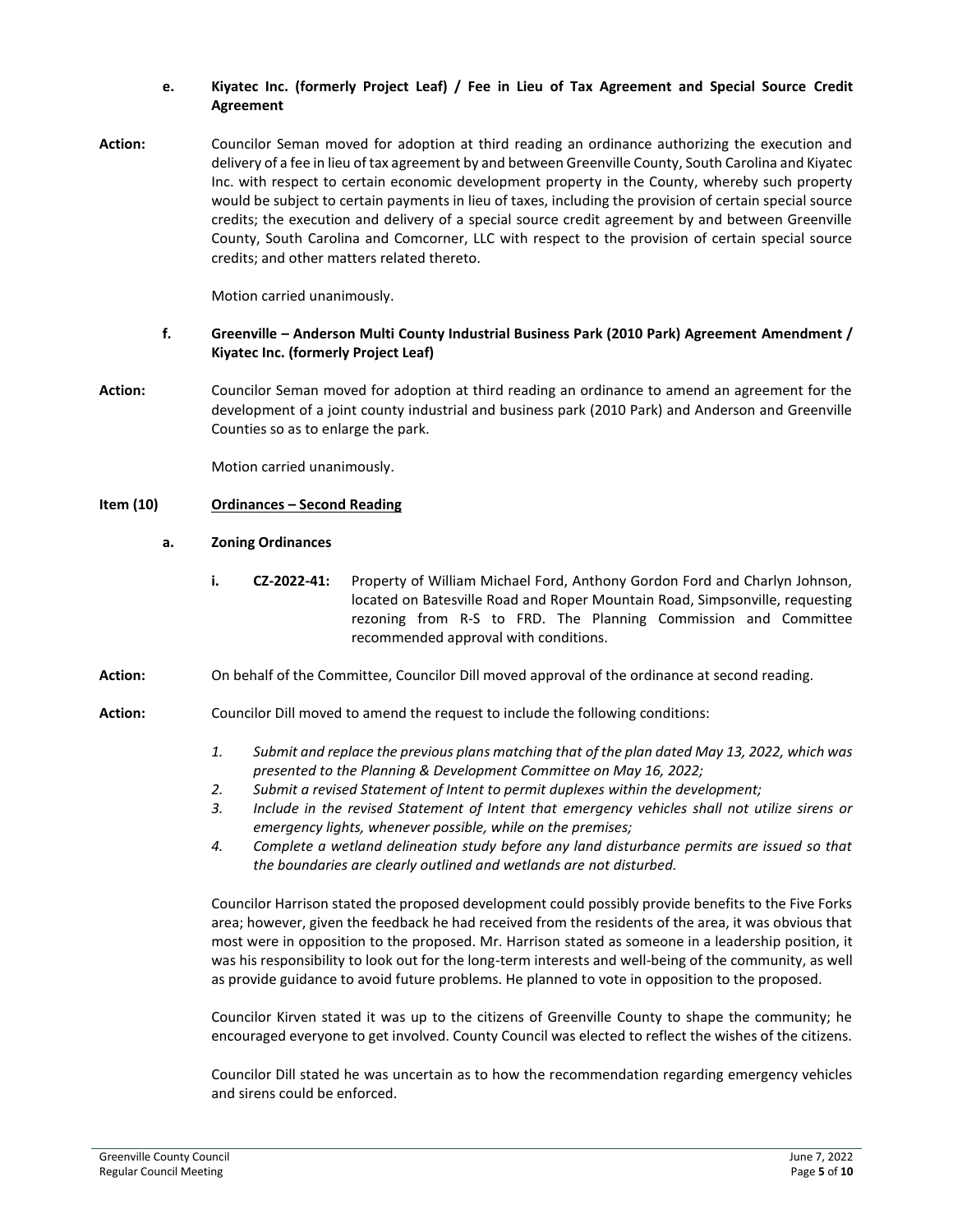Mr. Kernell stated it could be suggested to the drivers to comply with the recommendation.

Chairman Meadows stated it was his experience that sirens were not generally used by emergency vehicles going to the type of facility the developer wanted to build.

Councilor Fant stated it was important for Council to reflect the wishes and views of its constituents. He had been opposed to the request when it was first presented; he applauded Councilor Harrison for speaking up in regards to the item.

**Action:** Councilor Tzouvelekas called for the question.

Without objection, the motion to call for the question carried.

Motion to amend carried.

Action: Councilor Dill moved approval of the ordinance as amended.

Motion as amended was denied by a roll call vote of one (Barnes) in favor and eleven (Dill, Meadows, Shaw, Harrison, Tzouvelekas, Norris, Seman, Fant, Ballard, Kirven and Tripp) in opposition.

## **b. Project Kane / Fee in Lieu of Tax Agreement**

**Action:** Councilor Seman moved for approval at second reading an ordinance authorizing the execution and delivery of a fee in lieu of tax agreement by and between Greenville County, South Carolina and a company or companies identified by the County at this time as Project Kane with respect to certain economic development property in the County, whereby such property would be subject to certain payments in lieu of taxes; and other matters related thereto.

Motion carried unanimously.

- **c. Greenville / Anderson Multi County Industrial Business Park (2010 Park) Agreement Amendment - Project Kane**
- **Action:** Councilor Seman moved for approval at second reading an ordinance to amend an agreement for the development of a joint county industrial and business park (2010 Park) of Anderson and Greenville Counties so as to enlarge the park.

Motion carried unanimously.

#### **d. Donaldson Fire Service Area Project / General Obligation Bond Series 2022**

**Action:** Councilor Seman moved for approval at second reading an ordinance to provide for the issuance and sale of not exceeding \$4,100,000 Greenville County, South Carolina, General Obligation Bonds (Donaldson Fire Service Area Project), Series 2022; to prescribe the purposes for which the proceeds shall be expended; to provide for the payment thereof; and other matters relating thereto.

Motion carried unanimously.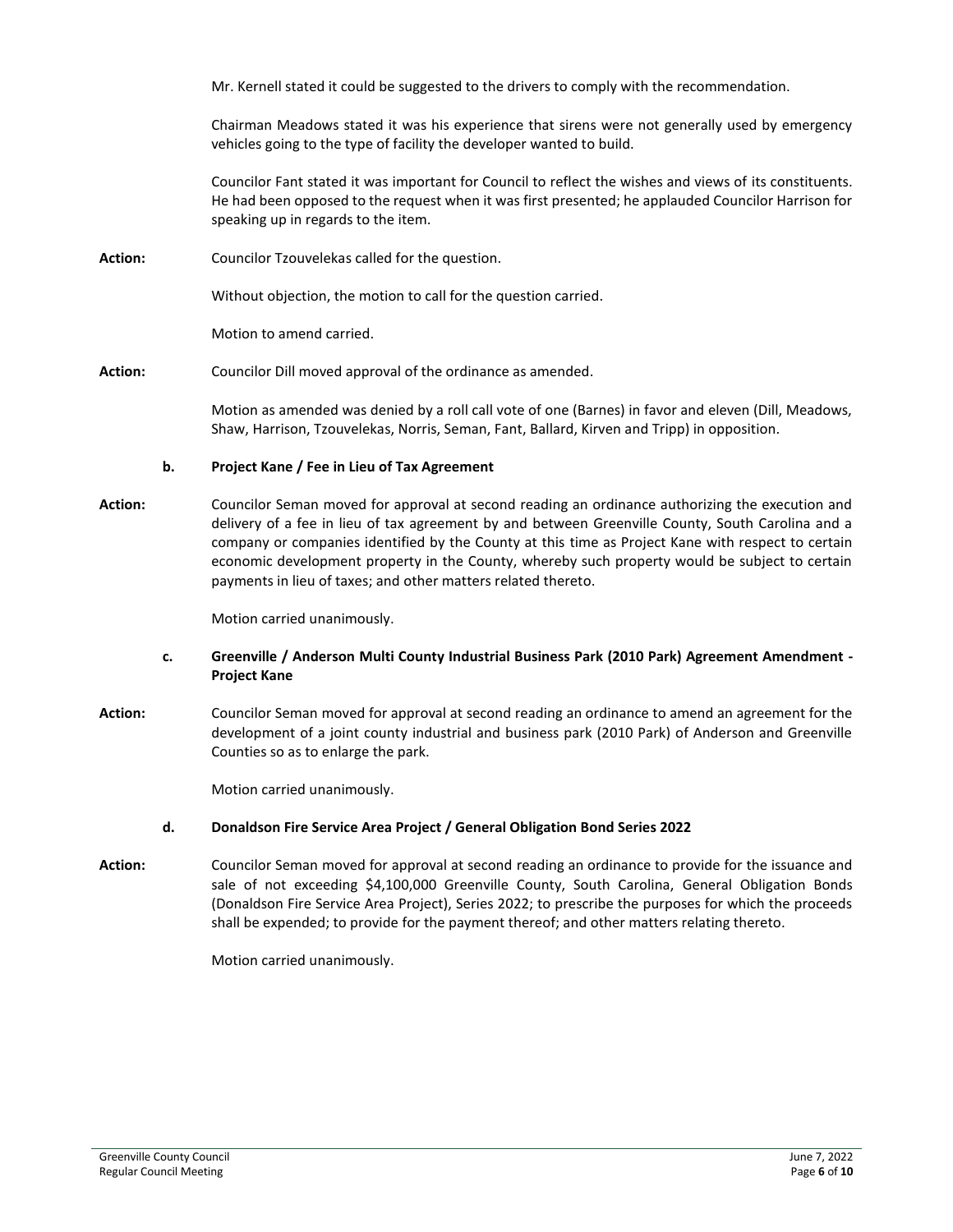# **e. Greenville / Laurens Multi County Industrial Business Park Agreement Amendment – Project Dogwood**

**Action:** Councilor Seman moved for approval at second reading an ordinance authorizing an amendment to that certain agreement for the development of a joint county industrial and business park by and between Laurens County, South Carolina, and Greenville County, South Carolina dated January 31, 2000, to enlarge the park to add certain property located in Laurens County (Project Dogwood), and to address other matters related thereto.

Motion carried unanimously.

## **f. Glassy Mountain Fire Service Area / Millage Request**

**Action:** Councilor Seman moved for approval at second reading an ordinance to provide for the millage rate to be levied by the Glassy Mountain Fire Service Area.

Chairman Meadows stated the item would remain on the floor until its public hearing.

## **Item (11) Ordinances – First Reading**

## **a. Ordinance to Prohibit Trespassing or Loitering at the Greenville County Detention Center**

As noticed on the County Council agenda, Councilor Barnes presented for first reading an ordinance to prohibit trespassing, loitering, or refusing to leave the Greenville County Detention Center; and requested the ordinance be referred to the Public Safety Committee.

Chairman Meadows referred the item to the Public Safety Committee.

#### **Item (12) Committee Reports**

There were no reports.

#### **Item (13) Administrator's Report**

Mr. Kernell provided an update on the Swamp Rabbit Trail expansion project, located on Laurens Road. Tree work along the trail from Laurens Road to Airport Road had been completed; additional tree work from Airport Road to Verdae Boulevard was expected to be finished by the end of the week. County Maintenance Staff had been mobilized for clearing activities. Drainage work was scheduled to begin during the upcoming week and would take approximately one month to complete. The City of Greenville's portion was moving along nicely. The anticipated completion date of the project was the end of 2022.

# **Item (14) Requests and Motions**

## **a. Suspend the Rules to Allow Immediate Consideration for the County Administrator's Three Program Options for American Rescue Plan Act (ARPA) Funds**

**Action:** As noticed on the County Council agenda, Councilor Ballard moved to suspend Council Rule IV (A) to allow for immediate consideration of a motion to approve the County Administrator's three program options for American Rescue Plan Act (ARPA) funds.

> Motion was denied by a roll call vote of seven (Dill, Harrison, Norris, Seman, Ballard, Kirven and Tripp) in favor and five (Barnes, Meadows, Shaw, Tzouvelekas and Fant) in opposition.

Mr. Tollison confirmed eight votes were needed in order for the motion to pass.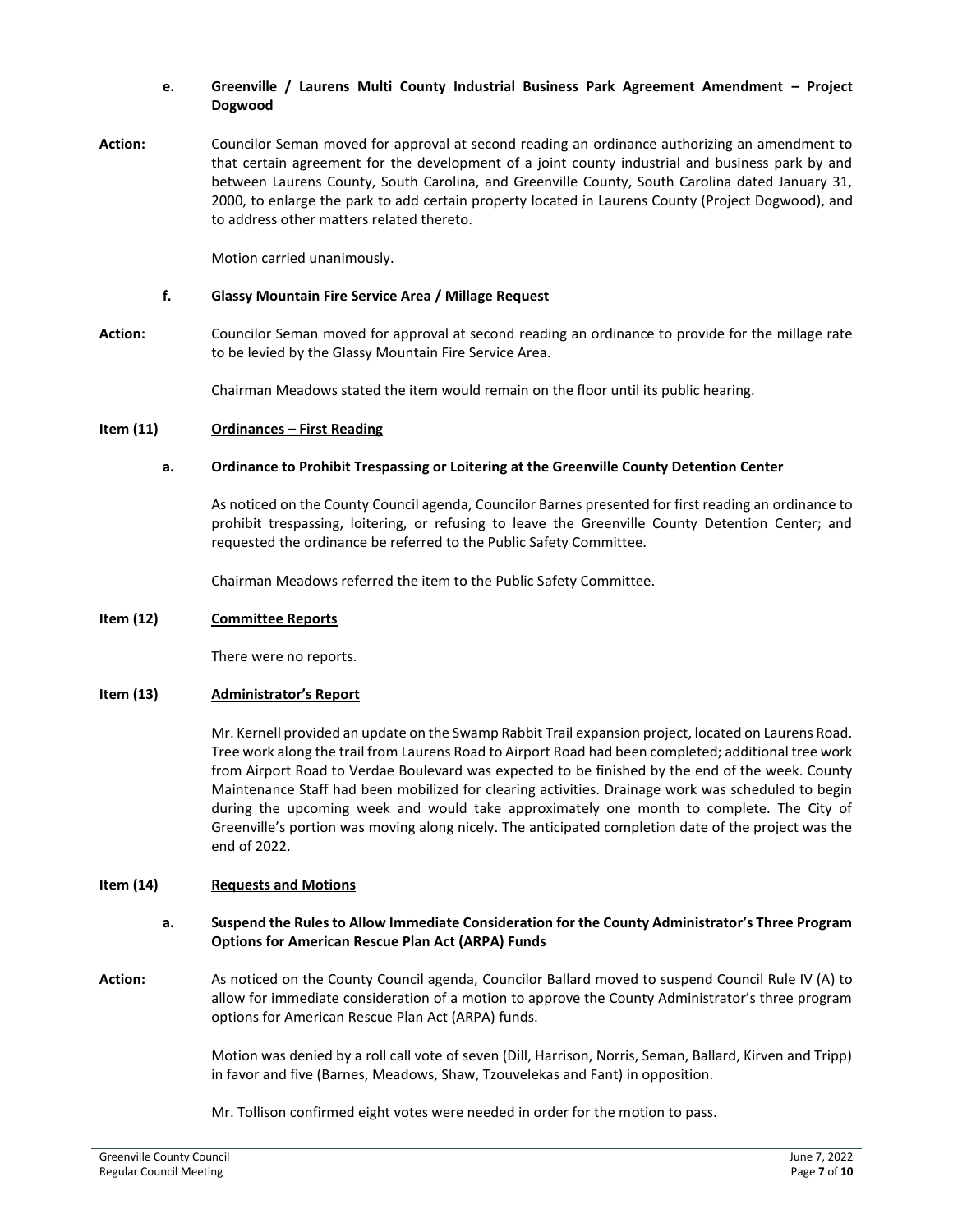## **b. Tigerville Fire District / Board Appointment**

**Action:** Per notice provided in the Council Agenda packet, Councilor Dill moved to elect Matthew Lindsey to fill one vacancy for an unexpired term on the Tigerville Fire District Board.

Motion carried unanimously.

#### **Requests and Motions continued**

- Councilor Norris stated she grew up in the Southernside Community of Greenville County. She was happy that many of the problems the community had faced in the past had been resolved.
- Councilor Seman stated she glad to hear the progress on the Swamp Rabbit Trail; it fit very nicely with the updated Verdae Master Plan, recently launched by the Hollingsworth Funds.

Ms. Seman stated she recently presented a proclamation to Greenville Women Giving in honor of its 16<sup>th</sup> anniversary. Since its inception, the organization had donated more than \$7.6 million back to the community.

Councilor Seman stated she attended the American Heart Association - 2022 Upstate Heart Ball, co-hosted by Councilor Chris Harrison and his wife, Katie. She congratulated the Harrisons for a job well done.

Ms. Seman thanked Mr. Kernell and staff, especially Nicole Wood and Shannon Herman, for all their hard work on the County's new Family Court facility; it was a "top notch facility."

Councilor Seman requested Chairman Meadows schedule a Committee of the Whole meeting, prior to the next Council meeting, in order to give Council an opportunity to discuss the Administrator's plan to disburse the American Rescue Plan Act (ARPA) Funds. There were a number of merits to the plan. In her opinion, each Council Member was in favor of supporting the County's first responders, deputies and other staff members who worked through the pandemic. She was disappointed that Council had voted to not take action on the item; other counties were ahead of Greenville County in that respect.

Chairman Meadows stated the vote taken on the item at hand had nothing to do with Council's support of the proposed plan. He had spoken to several of his colleagues about the issue; however, there were other entities involved in regards to payout of the funds. Mr. Meadows stated the involvement of those other entities could result in more money for Greenville County or none at all. He had spoken to others about the issue and had been given several different timelines in regards to disbursement of the funds. It would be at least another week before a final decision was made and that was the reason the item was held. Mr. Meadows assured the first responders, the deputies and other staff members who would benefit from the funds that Council would pass the plan. It would be accomplished in the Committee, as it had always been done, and that practice would not be circumvented.

Councilor Seman inquired as to whom the Chairman had spoken to about the funds. She also asked what other monies could possibly come into play, as well as the amount of any extra funds. Greenville County was allocated a certain amount of money, which was currently in the bank.

Chairman Meadows stated he was currently involved in negotiations regarding the funding.

Councilor Seman asked Chairman Meadows to whom he was in negotiations with.

Chairman Meadows stated he would only divulge that information during an executive session.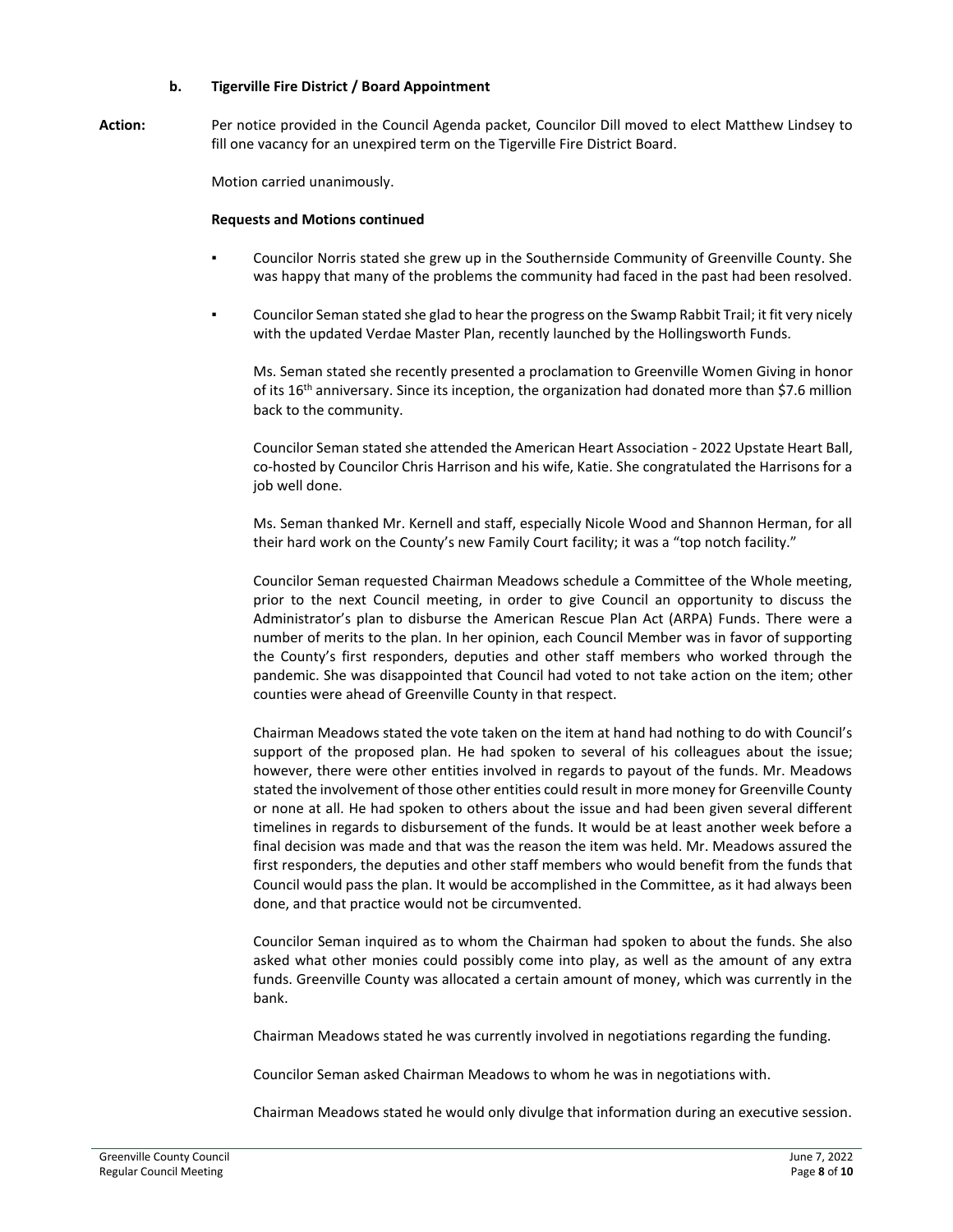**Point of Order** Vice-Chairman Tripp raised of Point of Order. Mr. Tripp stated the Chairman had indicated that Council would discuss the item during Committee; however, he had also indicated he was in negotiations concerning the funding outside of Committee.

> Chairman Meadows stated that the word "negotiating" may not be a "good word." He had been talking to others involved and some of the plans to disburse the money could possibly be affected.

Councilor Fant stated he may be able to help with the situation. He felt the overwhelming majority of Council was in favor of paying bonuses to first responders and front line workers. He also had concerns about other employees possibly receiving bonuses. Mr. Fant stated "we did not want" the funds to be used for political reasons, especially one week before an election.

Councilor Seman asked Mr. Fant to clarify "we."

Councilor Fant stated he was using the word "we" as "first person plural." He stated Mr. Ballard could present the item at first reading during the next Council meeting. The Chairman would then refer it to the appropriate Committee, as he believed in the "Committee process." He promised the item would be sent to Council with recommendations to provide bonuses, as requested by Mr. Kernell. Mr. Fant stated there would "be no fight."

Councilor Fant stated Donaldson Field was the global home of the Lockheed Martin F-16. There were 5,136 flight operations for the month of April with an average of 171.2 per day. Mr. Fant stated April was the "best month ever" on terms of daily operations. Those numbers were expected to increase in the future.

Councilor Ballard stated he recently attended the Annual GADC meeting and the announcement of Glove One.

Mr. Ballard stated he and Mr. Kirven had the privilege of attending the 49<sup>th</sup> anniversary of the release of the Vietnam POW's. It was a very humbling experience.

- Councilor Kirven stated the disbursement of the ARPA funds was a one-time opportunity to do some important work for Greenville County.
- Vice-Chairman Tripp expressed his condolences to Deputy Clerk Jessica Stone and the recent loss of her loved one. He asked everyone to keep Ms. Stone and her family in their thoughts and prayers.

Mr. Tripp stated he was confused in regards to the ARPA funds. If all Council Members were in support of the Administrator's plan, the monies should be disbursed to the first responders and front line workers as soon as possible. Those employees helped the County "at a moment's notice"; they stepped up and did their job, with no hesitation. Mr. Tripp stated Council should do the same. He was disappointed in Council for not stepping up and supporting those employees.

Councilor Dill stated he was completely floored by the discussion regarding the ARPA funds. Some of the employees affected were working two or three jobs to make ends meet. He asked Mr. Kernell how long after Council approved the funding would it take for those employees to see an increase in their salary.

Mr. Kernell stated it would take approximately 2-4 weeks.